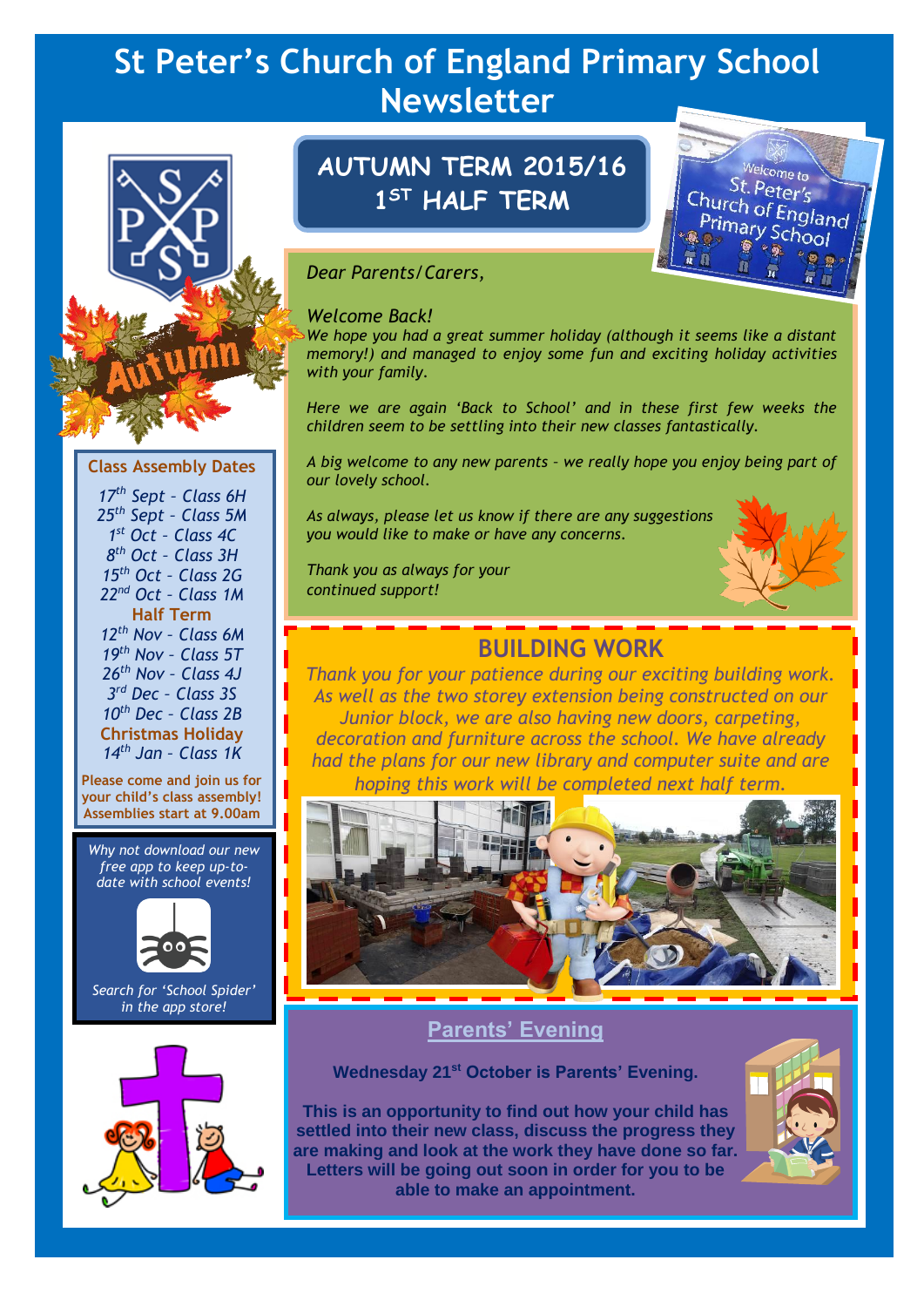# **Page 2 of 4** *Year Group News* **School Newsletter**

# **Nursery News**

*A huge welcome to all children and families that have just started their Nursery year at St Peter's. It is so exciting to see all of the children arrive in their very first school uniform looking so smart and ready to learn. We have had a fabulous start to the year as we have been making friends and learning each other's names. Throughout this half term our focus will be 'All about me!' Please support your child by reading their library book with them at home, helping them to draw pictures about the story. This is our Nursery homework and it is important to encourage your child to get into a good homework routine from the start. Finally, please do not worry if your child is a little teary on arrival, this soon stops as they join in and play.*



*Please do not hesitate to ask any questions that will support your child's journey at St Peter's Church of England Primary School.*

### **Reception News**



Welcome to the start of the year and to all our new children and parents. All the children have settled into our Reception routine well and are especially enjoying lunch times. This half term we will be learning about the topic of 'Me and my family'. Some of the children have brought in fantastic collages of themselves that they have made at home over the summer, they look fantastic! We will be learning about who is in our family and different types of homes. In RE we will be learning all about the importance of friendships and how we can be good friends. We will also be making a special RE display in our reflection area. In Maths we will be adding one more and counting out objects reliably. We will be carrying out some baseline assessments over the next few weeks. These will focus on all aspects of learning including the characteristics of learning. We will then be planning what steps are next for your child's learning including adapting our learning environment. We are sure the children are going to make fantastic progress and have lots of fun this year. If you have any questions please come and see us.

# **Year 1 News**

*The children have started Year 1 with a positive attitude and have quickly settled into their new routine. They seem excited and eager to learn lots of new and interesting things and hopefully this enthusiasm will continue.*

*During this half term the children will be focusing on 'The Weather'* and the different seasons of the year. This will be part of our *Geography subject and so far the children have greatly enjoyed observing, discussing and predicting different types of weather. In Art we will be looking at the life and work of L S Lowry and the many famous paintings and drawings that he created. The children will critique his work and will also be attempting to replicate his drawings and paintings using a range of different art materials.* 



#### **Year 2 News**



We hope you have had a relaxing summer and enjoyed the time with your children. We can tell from some of the stories the children have relayed back to members of staff that they have done some fun things over the summer holidays. This year the Year 2 team consists of our teachers, Mrs Gill and Miss Burke and our teaching assistants, Mrs Keiley, Mrs Crossley, Mrs Asghar and Miss Roberts.

We have an amazing first half term ahead of us. In maths children will be learning about place value, number bonds and number sequences. This term in History our topic is Heroes, where we will be concentrating on looking at famous local people. We have asked the children to see how many you know. So be warned! Our Science topic this term is about life cycles and how to look after, not just ourselves, but our pets. What an exciting half term!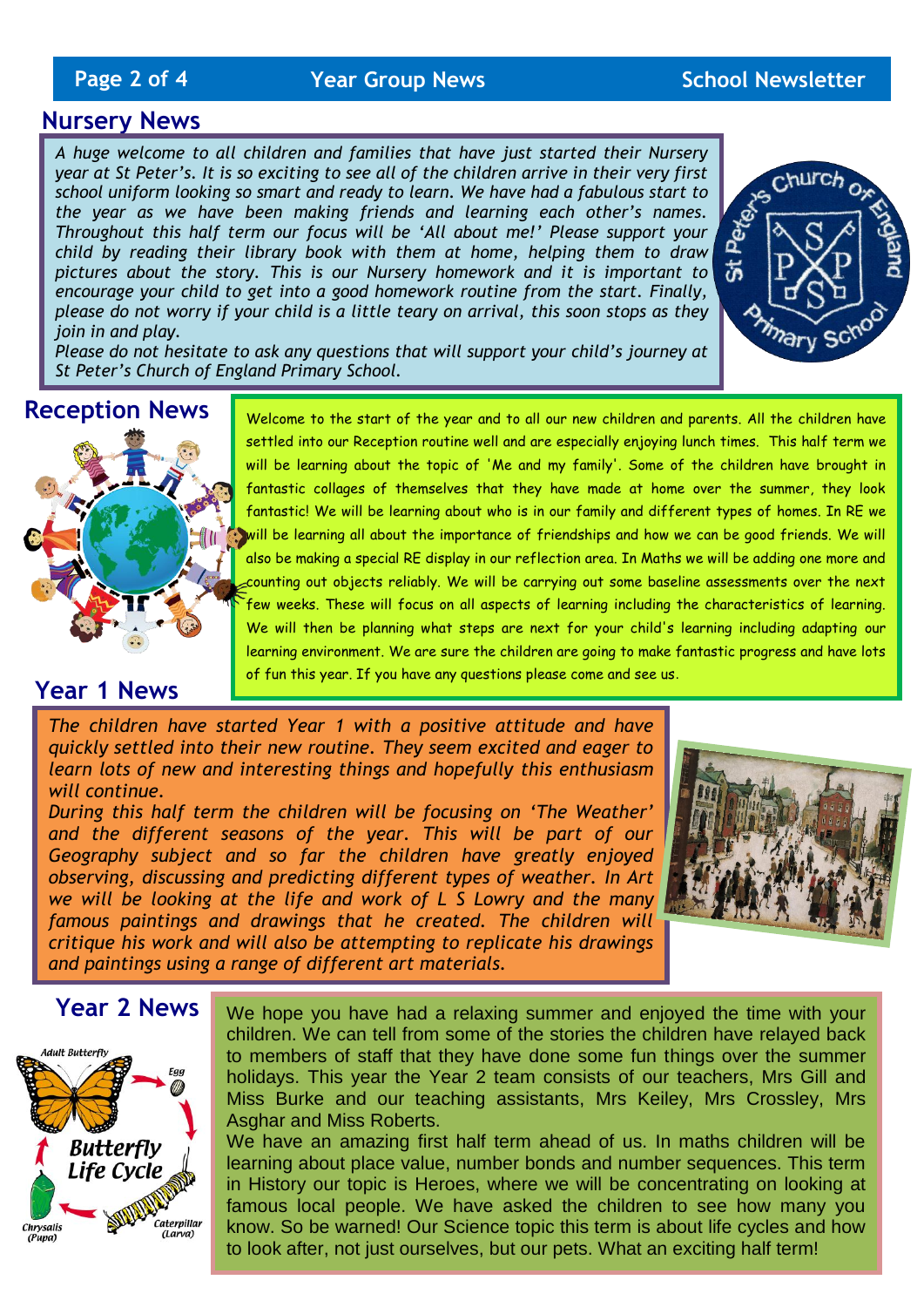# **School Newsletter**

**School Newsletter Year Group News Page 3 of 4**

# **Year 3 News**



### **Year4 News**



# **Year 5 News**

*A big hello to the new Year 3 children and their families! Year 3 is a very important, and busy, year when children become part of the Juniors and really improve on all their skills. We have some brilliant themes to explore and fantastic facts to discover, as well as becoming confident readers, writers and mathematicians. This half-term, we will be reading and writing about a range of fiction and non-fiction texts, as well as honing our basic writing skills including spelling and sentence building. In Maths, we*  will focus on number work, including place value and the four number operations *(adding, subtracting, multiplying and dividing). In Science we will explore the different types of rocks, where they are used and why, whilst our first Geography topic is 'Where on Earth Are We?' Meanwhile, we will continue to build up our Computing skills, learn lots of French and become reflective learners in RE, whilst focussing this term on Christianity. PE days are Tuesdays, Wednesdays and Fridays, although we recommend your child's PE kit is in school every day. We're all looking forward to a super halfterm!*

The Year 4 team this year has a new member of staff, Mr Jolly who is enjoying his time at St. Peter's. Mrs Cavill is teaching the other Year 4 class. Mrs Mackin, Mrs Sturrock, (recently married Miss Butler-congratulations!) and Miss Davies complete the Year 4 team.

Back to school, back to work! English work on fables has started, the children should be able to tell you some morals of these animal based tales. In Science we are studying Living things and their habitats. We have already made a start on this, please ask your children about MRS GREN. Our Geography topics are earth shatteringly exciting! We will be looking at earthquakes, volcanoes and other natural disasters!

Welcome back to Year 5, we hope that you have all had a relaxing summer holiday and all of you are ready for an exciting term ahead. In English we will be looking at writing instructions for a hover board and recounts based on sightings of aliens! Maths will continue to be challenging and fun looking at place value, addition and subtraction alongside lots of investigation work. In Science the life cycle of lots of different living things will be our focus and in History we will be learning about the ancient civilisation of the Mayans. We will be looking at the Bible in RE and improving our observational drawing skills in art with a focus on the artist Anthony Browne.

We will be covering an aspect of PE three times a week so it is very important that your child's PE kit is in school every Monday morning. Homework will continue in the form or a Learning Log challenge, spellings and times tables as well as a piece which will be on our website to complete. If you want any more details please check the Year 5 website page or come in and ask your child's class teacher.



# **Year 6 News**



We would like to welcome you back to a very busy final year at St. Peter's. We trust that you have enjoyed the summer break and that the children have recharged their batteries in preparation for lots of hard work. Initially in English our learning will be focussed around the historical novel 'War Horse' which is set in World War 1. Following this we will be looking at recounts and then poetry work. There will be a range of areas covered during Maths lessons: Place value, decimals, addition, subtraction, decimals, shape, angles, multiplication, division and fractions. In addition to this, we will be looking at SATs style questions and working on mental arithmetic and reasoning skills. The children will also be participating in an extra fifteen minutes Maths session each day to boost skills at their own level. Our Science topic is 'light' and in Geography we will be learning about where things from in the world. In RE we will be learning about life as a journey. We will be covering an aspect of PE three times a week so it is very important that your child's PE kit is in school every Monday morning. Homework will continue in the form of a weekly Learning Log challenge, spellings and a piece which will be on our website to complete. For more information please check the Year 6 class pages on our website.